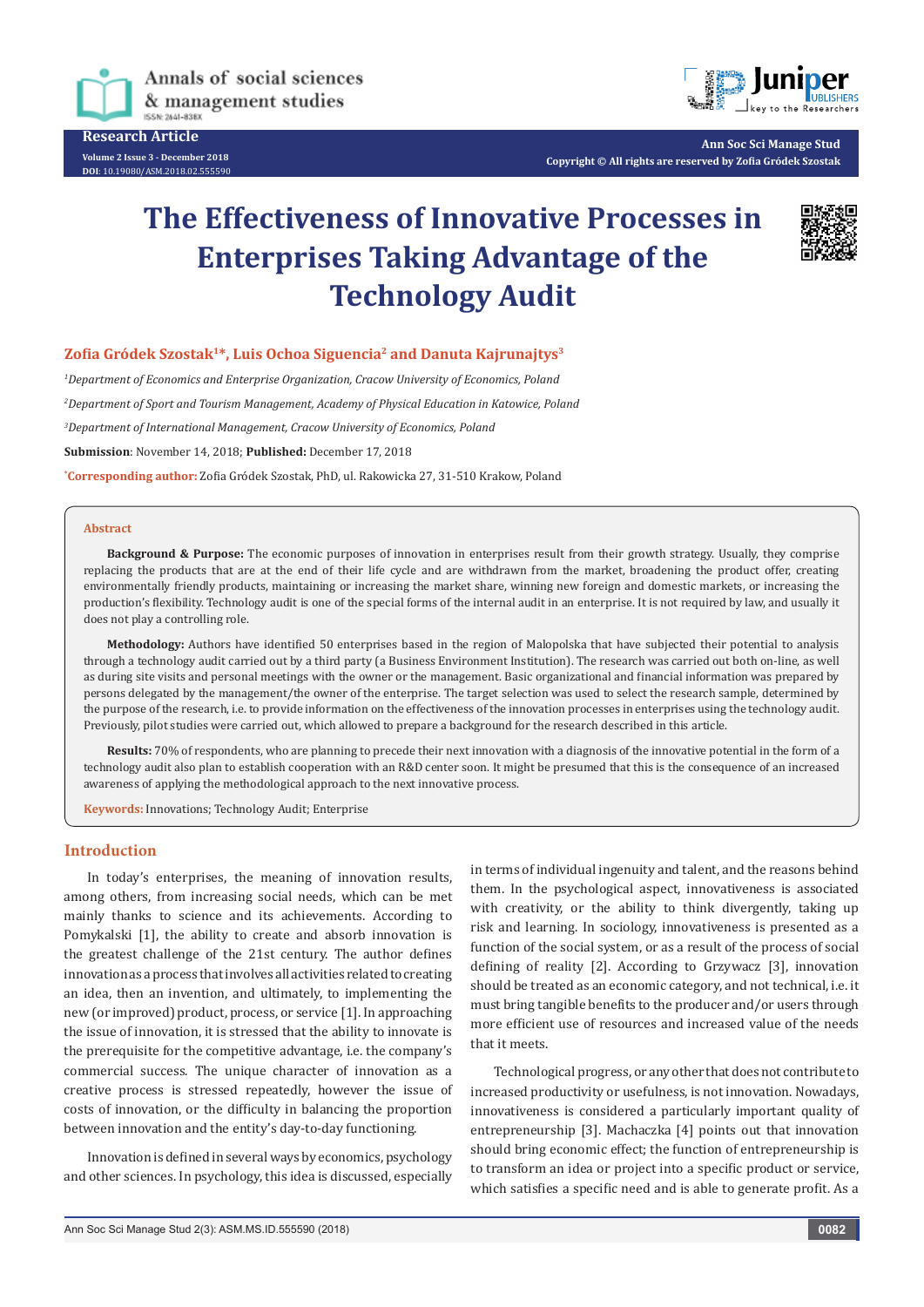result, the process allows the entrepreneur to recreate, or even increase the future production cycles.

Upon analyzing literature, one could conclude that there is no uniform approach to interpreting the idea of effectiveness, both in various academic disciplines and among practitioners [5]. Analyzed in the macro scale, effectiveness is traced back to the problem of social welfare, the main premise of which is effective allocation of limited resources [6]. On the other hand, experts in management theory believe that effectiveness is the measuring instrument of efficacy in management [7]. There is also the opinion that an efficiency analysis is not possible without assessing its effectiveness. In other words, information on effectiveness has a higher informative value than the information on effectiveness [8].

Specialists emphasize that efficiency is a multidimensional concept, indicating e.g. the following dimensions of efficiency [9].

a) economic, containing criteria to present the relationship between the effects and investments

b) financial, measured based on past financial indicators

c) market, measuring the degree of satisfying customers' needs

d) system, illustrating the condition of the enterprise as a system or its subsystems in relation to long-term goals, such as survival, development or the ability to change, and the socalled characteristics of potential systems, such as innovation

e) dynamic (developmental), regarding the ability to create new products and to acquire new skills

f) operational, referring to the productivity of production processes

g) political, including the relations of the enterprise with the environment

h) cultural, emphasizing the company's ability to consolidate and cultivate the norms and values that allow to preserve the cultural identity of the society and contribute to the development of culture

i) social, expressing the interests of employees and company owners in terms of social needs and roles

j) ecological, emphasizing the impact of the company on the environment and relations with the environment.

According to Mariusz Bielski [10], however, there is no single best criterion for assessing effectiveness. The selection is subjective and is influenced by the value, preferences and interests of the entity making the assessment. Therefore, a single, synthesized criterion of organizational efficiency can't be derived and formulating a uniform and universal multicriteria evaluation system is not possible. Such a system must be constructed individually, considering the genetic function of the organization, the set of current goals and their hierarchy set by the management, and finally, the organization's objective from which the assessment is made.

#### **Materials and Methods**

The economic goals of innovation result from development strategies of enterprises. Typically, they consist of: replacing products that are withdrawn from the market due to the end of their life cycle, expanding the range of products, creating environmentally friendly products, maintaining market share or increasing it, winning new foreign and domestic markets, and increasing production flexibility. An important goal is to reduce production and product design costs, as well as the amount of deficiencies, to reduce the cycles of preparation and launching of production, to increase the quality of products, to improve working conditions and to reduce the level of environmental risk [11]. However, understanding the nature of innovation poses many difficulties.

The category of a technologically innovative company has been identified in source literature in early 1990s. Jasiński [12] was the first to describe it in Polish literature. In his opinion, "an innovative company is one that:

a) conducts a wide range of R&D works (or purchases new products or technologies),

b) allocates relatively large funds for this activity,

c) sys

d) tematically implements new technological and scientific solutions,

e) consistently introduces innovations to the market [12].

Technology entrepreneurs, i.e. entrepreneurs who apply new technology in practice, use technology as a driving force, a factor that increases competitiveness. Technological entrepreneurs are changing the world by introducing new technologies to the market. This forces companies to constantly improve and modernize their products, technological processes regarding places and forms of sale, and methods of contacts with clients. This requires constant restructuring. Therefore, the design processes, as well as the research on technological processes can't rely solely on changes made based on the diagnosis of current solutions but must consider the premises resulting from forecasts and marketing [13].

Technology audit is one of the special forms of internal audit in an enterprise. It is not required by law and usually does not have a control function - as in the case of an internal audit defined by the Public Finance Act. It is a method of assessing an enterprise in terms of [14]: its technological potential, applied procedures, and needs. Performing a technology audit must allow determining the company's needs in individual areas related to innovations, including [13]:

a) positioning of the company's products/markets,

b) technical areas such as: automation, IT, packaging, etc.

c) company functions that require innovative solutions: efficiency, quality, flexibility, energy consumption, etc.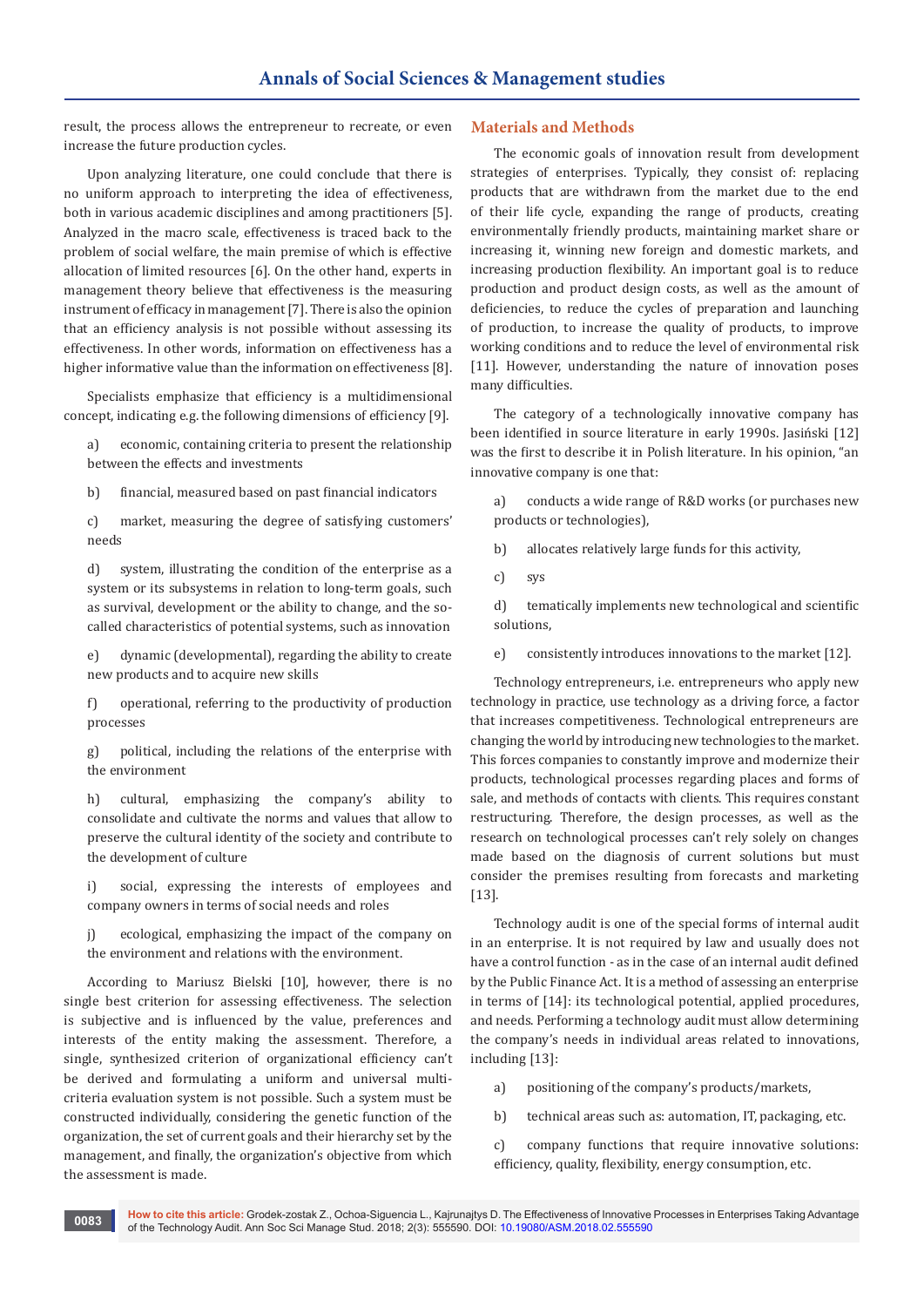d) channels of technology transfer to the enterprise, both used and potential

e) potential for acquiring new technological solutions.

### **The Implementation of Such Plans Requires the Analysis of the Entire Enterprise.**

Technology audit is usually carried out by external consultants working closely with the management and employees of the audited company. One of the results of the audit should be a report in which an action plan is formulated, leading to strengthening the technological position and acquiring the necessary technologies and knowledge.

The effects of the entire analysis of the company's situation are included in the final report, which should be as concise and precise as possible. The document should contain an overview of the situation, along with directions for the company regarding future activities. The report should include the following [15,16].

a) An analysis of the company's market situation. The report includes the main conclusions along with their justification and characteristics. It is a mistake to post detailed analyzes that, on the one hand, could be incomprehensible for the readers, usually the owners of SMEs, and, on the other hand, obvious for those who perfectly know the operational conditions of the company they manage.

b) Most often, the SWOT analysis is used as the main tool for the overall analysis of the company. The resulting conclusions should be presented in such a way as to be a kind of guide on issues relevant to the readers of the report.

c) Technological goals. They should be formulated based on the analysis of relations between technology and individual areas of the company's activity.

d) Directions of activities are an important element of the report. They form the basis for the discussion between the company's management and the consultants on the interpretation of the results. The directions constitute a proposal for the management as to solutions related to the improvement of the company's situation.

#### **Results**

The authors identified 50 enterprises based in the Małopolska region, which had their potential analyzed with a technology audit performed by an external entity (a Business Environment Institution). The research was carried out both on-line, as well as during site visits and personal meetings with the owner or the management. Basic organizational and financial information was prepared by persons delegated by the management/owner of the enterprise. The target selection was used to select the research sample, determined by the purpose of the research, i.e. to provide information on the effectiveness of the innovation processes in enterprises using the technology audit.

Previously, pilot studies were carried out, which allowed to prepare a background for the research described in this article [17,18]. Therefore, the survey was addressed to enterprises from the SME sector that have carried out the completed technological, product and process implementations preceded by an audit. The research drew attention to a change in the situation in the analyzed enterprises, which resulted from the technology transfer process. The period preceding the implementation of the project (n-1) was compared with the period after the implementation of the innovation process (n+1).

Each time, the initiating stage of the cooperation was an indepth diagnosis of the organization's needs and the construction of a logical matrix defining the purpose of the planned undertaking. The conducted technology audit was the answer to the following questions:

- a) What is the innovative potential of the company?
- b) Are your resources enough?

c) What is the organization's achievements in the area of know-how and intellectual property protection?

Recommendations from the conducted technology audit included potential sources of support for technology transfer processes from public funds. By the decision of the owner or the management board, after the report was approved, the second stage of supporting the innovation processes in the organization was initiated, i.e.

a) obtaining public support for the implementation of the R&D project

b) strengthening the cooperation with BEI and R & D developed at the technology audit stage, handling the process of national technology transfer

c) managing the transfer of technology in the organization.

**Table 1:** The effects of the conducted technology audit in the area of organization's innovation.

| Type of Inno-<br>vation                         | Product                                   | Process                                                                                                                                                                         | Organizational                                                          | Marketing                                                                                                                  |
|-------------------------------------------------|-------------------------------------------|---------------------------------------------------------------------------------------------------------------------------------------------------------------------------------|-------------------------------------------------------------------------|----------------------------------------------------------------------------------------------------------------------------|
| The main fac-<br>tors initiating<br>innovations | Technology audit<br>Customer requirements | Customer requirements<br>Technology audit<br>Limited possibilities of research<br>Limitations in the implementa-<br>tion of research in domestic and<br>international consortia | Limited human resources<br>Requirements of individual<br>grant programs | Technology audit<br>Verification of industry-specific<br>national and international data-<br>bases of cooperation partners |

**How to cite this article:** Grodek-zostak Z., Ochoa-Siguencia L., Kajrunajtys D. The Effectiveness of Innovative Processes in Enterprises Taking Advantage of the Technology Audit. Ann Soc Sci Manage Stud. 2018; 2(3): 555590. DOI: [10.19080/ASM.2018.02.555590](http://dx.doi.org/10.19080/ASM.2018.02.555590
) **<sup>0084</sup>**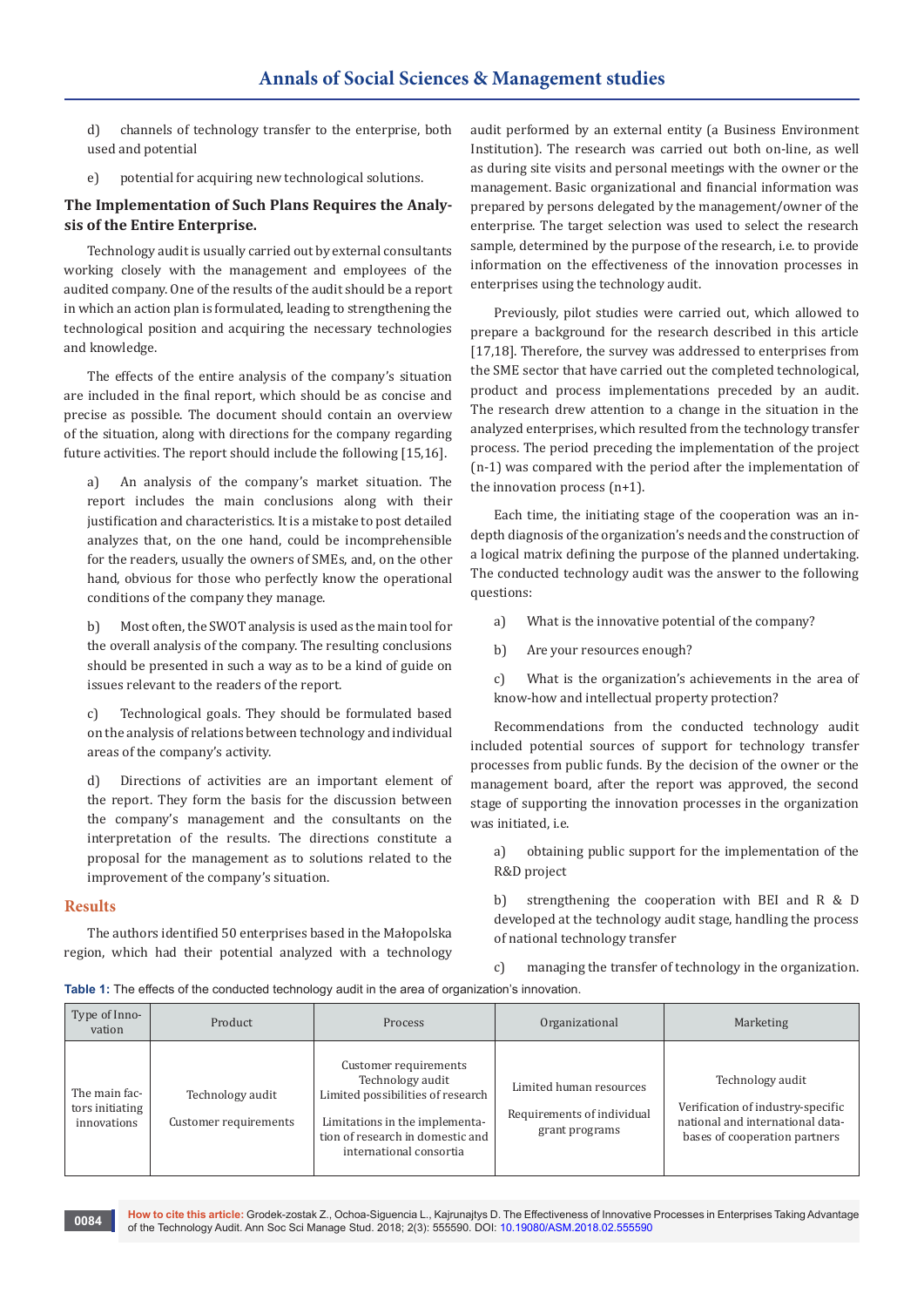## **Annals of Social Sciences & Management studies**

| Means of<br>verification<br>before imple-<br>menting the<br>innovation | The number of unfinished<br>procedures<br>The number of services not<br>introduced to the offer<br>The number of non-imple-<br>mented technologies                                                                                                                                           | The number of projects that<br>have been refused participation<br>The number of lost research<br>opportunities in national and<br>international projects                                                                                                                                              | Assessment based on ver-<br>ification carried out by the<br>owner/management                                                                                                                                                                                       | The number of unused distribu-<br>tion channels<br>Lack of participation in promo-<br>tional industry events (e.g. trade<br>fairs, partner meetings)                                                                                                                                                                                                                        |
|------------------------------------------------------------------------|----------------------------------------------------------------------------------------------------------------------------------------------------------------------------------------------------------------------------------------------------------------------------------------------|-------------------------------------------------------------------------------------------------------------------------------------------------------------------------------------------------------------------------------------------------------------------------------------------------------|--------------------------------------------------------------------------------------------------------------------------------------------------------------------------------------------------------------------------------------------------------------------|-----------------------------------------------------------------------------------------------------------------------------------------------------------------------------------------------------------------------------------------------------------------------------------------------------------------------------------------------------------------------------|
| Means of<br>verification<br>after imple-<br>menting the<br>innovation  | Increase in the number of<br>accepted orders<br>Financial criteria (increase<br>in revenues from rendered<br>services)<br>The number of new services<br>introduced to the offer<br>The number of implemented<br>innovative technologies<br>(confirmed by a written<br>opinion on innovation) | Increase in the number of proj-<br>ects implemented in national<br>partnerships<br>The number of international<br>contacts established in the im-<br>plementation of joint ventures<br>An increase in the number of<br>national and international con-<br>ferences promoting research<br>achievements | Increase in the number of<br>full-time contracts net<br>Fulfilling formal and sub-<br>stantive access criteria of<br>applying for support under<br>structural research and<br>investment programs<br>An extensive network of<br>cooperation between BEI<br>and R&D | Diversification of distribution<br>channels regarding information<br>about the offer<br>Placing the technological offer in<br>national and international offer<br>databases<br>Participation in national and in-<br>ternational events promoting the<br>service offer<br>Participation in national and inter-<br>national competitions promoting<br>innovative enterprises. |

Among the surveyed enterprises, 10 implemented national/ international technology transfer when implementing innovations in their organization, based on audit recommendations (Table 1). It is also worth noting that 70% of respondents, who are planning to precede their next innovation with a diagnosis of the innovative potential in the form of a technology audit also plan to establish cooperation with an R&D center soon. It might be presumed that this is the consequence of an increased awareness of applying the methodological approach to the next innovative process.

#### **Conclusion**

Enterprises that take advantage of the technology audit increase the market efficiency of their business processes by better matching innovation activities to strategic goals. Being aware of their innovative potential assessed by an independent organization, enterprises can choose transfer activities adequate to their capabilities and own resources. The technology audit, i.e. assessing the organization's achievements in the area of knowhow and intellectual property protection, matches the designed activities with the employees' experience, which means that they can quickly use innovations and incorporate them into the company's offers. The effectiveness of innovative processes of companies taking advantage of the technology audit was confirmed by quantitative research and in-depth interview. Business managers strongly emphasized the impact of the technology audit on the economic decisions made.

#### **References**

- 1. Pomykalski A (2001) Innowacje Politechnika Łódzka Łódź.
- 2. Borkowski T, Marcinkowski A (2004) O wielowymiarowym rozumieniu innowacji, proinnowacyjnych organizacjach i proinnowacyjnym myśleniu, Zmiana warunkiem sukcesu, AE Wrocław.
- 3. Grzywacz W (1995) Metodyka polityki gospodarczej, Polskie Towarzystwo Ekonomiczne Szczecin.
- 4. Machaczka J (2001) Podstawy zarządzania AE Kraków Kraków.

5. Skrzypek E (2012) Efektywność–konceptualizacja i uwarunkowania Prace Naukowe Uniwersytetu Ekonomicznego we Wrocławiu 262: 313-314.

- 6. Stiglitz JE (2004) Ekonomia sektora publicznego PWN Warszawa.
- 7. Pohl H (1998) Zarządzanie logistyką. Funkcje i instrumenty, Biblioteka Logistyka, Instytut Logistyki i Magazynowania Poznań.
- 8. Frey K, Widmer T (2009) The role of efficiency analysis in legislative reforms in Switzerland, [in:] 5<sup>th</sup> ECPR General Conference, Potsdam, Germany.
- 9. Martyniak Z (2000) Efektywność organizacji Ekonomika i Organizacja Przedsiębiorstw.
- 10. Bielski M (2002) Podstawy teorii organizacji i zarządzania CH Beck Warszawa.
- 11. Dworczyk M, Szlasa R (2001) Zarządzanie innowacjami Oficyna Wydawnicza Politechniki Warszawskiej.
- 12. Jasiński AH (1992) Przedsiębiorstwo innowacyjne na rynku KiW Warszawa.
- 13. Gródek-Szostak Z (2011) Audyt technologiczny w strategii konkurencyjnej innowacyjnego przedsiębiorstwa Zeszyty Naukowe Wyższej Szkoły Ekonomii i Informatyki w Krakowie nr 7: 149-157.
- 14. Głodek P, Gołębiowski M (2003) Transfer technologii w małych i średnich przedsiębiorstwach – Vademecum innowacyjnego przedsiębiorcy Uniwersytet w Białymstoku – Wschodni Ośrodek Transferu Technologii.
- 15. Kalinowski TB (2007) Rola systemów zarządzania jakością we wprowadzaniu innowacji produktowych i organizacyjnych rozprawa doktorska maszynopis powielony Łódź.
- 16. Kajrunajtys D (2016) Obieg informacji na potrzeby konkurowania organizacji w turbulentnym otoczeniu, Zeszyty Naukowe Wyższej Szkoły Ekonomii i Informatyki w Krakowie 12: 124-140.
- 17. Gródek-Szostak Z, Kajrunajtys D (2010) Audyt technologiczny jako narzędzie budowy przewagi innowacyjnej przedsiębiorstwa – studium przypadku Labortest sp. z o.o. [in:] S Miklaszewski & B Mikuła (Eds.), Zarządzanie Rozwojem Przedsiębiorstw i Instytucji. Krakow: Biuro Projektu Nauka i Gospodarka.
- 18. Gródek-Szostak Z (2010) Audyt technologiczny rola i znaczenie w zarządzaniu innowacyjnym przedsiębiorstwem, Euroekspert" no. 1, Białystok.

**How to cite this article:** Grodek-zostak Z., Ochoa-Siguencia L., Kajrunajtys D. The Effectiveness of Innovative Processes in Enterprises Taking Advantage of the Technology Audit. Ann Soc Sci Manage Stud. 2018; 2(3): 555590. DOI: [10.19080/ASM.2018.02.555590](http://dx.doi.org/10.19080/ASM.2018.02.555590
) **<sup>0085</sup>**